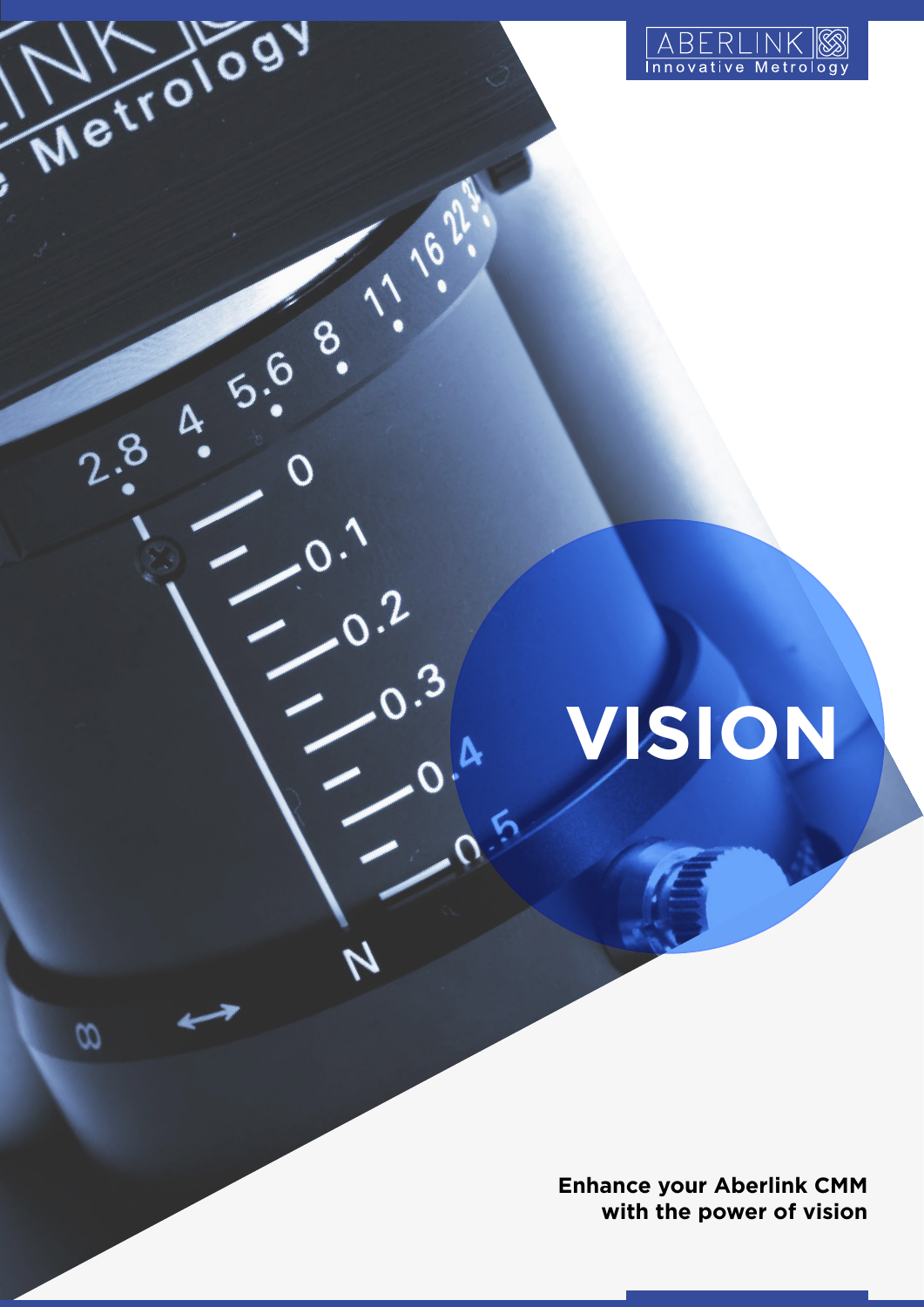# **Key Features:**

# **Key Features:**

# **CMM CAMERA** TOUCH & VISION ON THE SAME MACHINE

#### Specification:





#### Technical Information:

A clever design of magnetic, kinematic joint allows the probe and camera to be swapped in just seconds. This means that components can be inspected using both touch trigger and vision inspection technology on the same machine.

The camera incorporates a telecentric lens that gives a distortion-free image on the monitor. It also contains a fully programmable 16-LED light ring which contains alternate white and UV LEDs. The white LEDs provide surface illumination in the normal manner while the UV LEDs provide an ingenius solution to the perennial problem of backlighting on a CMM - the component to be measured is simply placed on a plate containing special reflective paper.

# **Aberlink's camera system offers non-contact vision measurement for manual and CNC Aberlink CMMs.**

A collimated back light option is available for when measuring 3D or small turned components.







- Swap between touch probe and CMM camera in seconds
- Use touch and vision technology within the same inspection programme
- High precision edge detection for feature inspection • Thread measurement - min/max/mean pitch, left/right angles, effective
- diameter
- Fully programmable digital zoom (no need to change lenses) • Directional overhead lights and back light for profile and surface feature
- inspection
- Telecentric lens measures accurately even when the feature is out of focus



- Sensor: 3 Mega pixel high speed colour camera
- Resolution: 2048 x 1536 (QXGA)
- Stand off: min 125mm | max 1000mm (manually adjusted)
- Field Of View: min 9.5mm | max 125mm
- Pixel Size: min 4.8µm | max 48µm



# **Project X finally replaces the old technology of a profile projector. It is easier and quicker to use than a profile projector and it will deliver reliable, consistant inspections time after time.**

Project X is different. It utilises a totally new, patented technology XY scale, that records not only X and Y position but also any rotational movement of the camera system. In addition, this is an absolute scale system, which means as soon as you switch on the machine it knows exactly where it is - no need for referencing. The camera is free to glide around the measurement area mounted on a simple air bearing system, without any worry about constraining the mechanics to avoid losing accuracy.

Components can be placed on a glass table and remain stationary, while the camera is moved around taking measurements above. There is no need to secure the component on the table as there would be on a moving stage machine.

Combine this simple mechanical structure, made possible by the revolutionary scale technology, with the Aberlink measurement software and you will soon understand why Project X is the standard for 2-dimensional measurement.

Project X is available as either a manual machine or with full CNC control.

| Axis Travel (mm)      | Overall Size(mm)   | 2D Accuracy         |
|-----------------------|--------------------|---------------------|
| $\times$ 400<br>Y 300 | X 583<br>Y 722     | $7.5 \mu m$         |
| Z 125 (focus only)    | 7670               |                     |
| Stand Off (mm)        | Field of View (mm) | Temp Range          |
| 125.0                 | 10.0               | $18 - 22^{\circ}$ C |

- High speed optical scanning up to 5000 points/ second
- Fully programmable digital zoom, no need to change lenses
- Powerful edge detection tools for maximum accuracy • Aberlink's easy-to-use vision measurement software
- 



# **PROJECT X** ADVANCED VISION SYSTEM